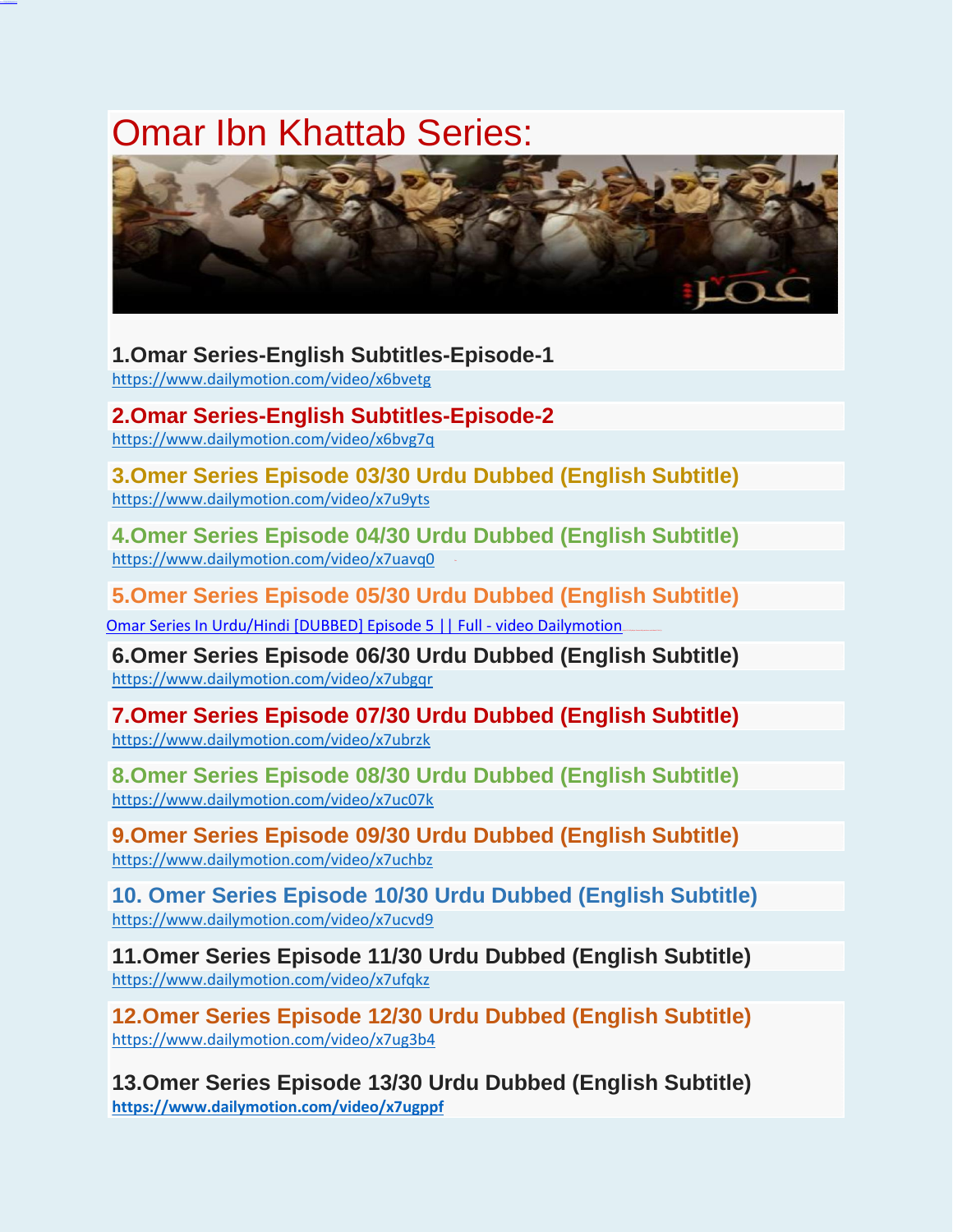**14.Omer Series Episode 14/30 Urdu Dubbed (English Subtitle)** [Omer](https://www.dailymotion.com/video/x7uh94s) [Series](https://www.dailymotion.com/video/x7uh94s) [Episode](https://www.dailymotion.com/video/x7uh94s) [14/30](https://www.dailymotion.com/video/x7uh94s) [Urdu](https://www.dailymotion.com/video/x7uh94s) [Dubbed](https://www.dailymotion.com/video/x7uh94s) [\(English](https://www.dailymotion.com/video/x7uh94s) [Subtitle\)](https://www.dailymotion.com/video/x7uh94s) [-](https://www.dailymotion.com/video/x7uh94s) [video](https://www.dailymotion.com/video/x7uh94s) [Dailymotion](https://www.dailymotion.com/video/x7uh94s)

**15.Omer Series Episode 15/30 Urdu Dubbed (English Subtitle)** [Omer](https://www.dailymotion.com/video/x7ui2j4) [Series](https://www.dailymotion.com/video/x7ui2j4) [Episode](https://www.dailymotion.com/video/x7ui2j4) [15/30](https://www.dailymotion.com/video/x7ui2j4) [Urdu](https://www.dailymotion.com/video/x7ui2j4) [Dubbed](https://www.dailymotion.com/video/x7ui2j4) [\(English](https://www.dailymotion.com/video/x7ui2j4) [Subtitle\)](https://www.dailymotion.com/video/x7ui2j4) [-](https://www.dailymotion.com/video/x7ui2j4) [video](https://www.dailymotion.com/video/x7ui2j4) [Dailymotion](https://www.dailymotion.com/video/x7ui2j4)

**16.Omer Series Episode 16/30 Urdu Dubbed (English Subtitle)** <https://www.dailymotion.com/video/x7uiqm5>

**17.Omer Series Episode 17/30 Urdu Dubbed (English Subtitle)** <https://www.dailymotion.com/video/x7uj6mi>

**18.Omer Series Episode 18/30 Urdu Dubbed (English Subtitle)** <https://www.dailymotion.com/video/x7ujgn3>

**19.Omer Series Episode 19/30 Urdu Dubbed (English Subtitle)** [Omer](https://www.dailymotion.com/video/x7ujve5) [Series](https://www.dailymotion.com/video/x7ujve5) [Episode](https://www.dailymotion.com/video/x7ujve5) [19/30](https://www.dailymotion.com/video/x7ujve5) [Urdu](https://www.dailymotion.com/video/x7ujve5) [Dubbed](https://www.dailymotion.com/video/x7ujve5) [\(English](https://www.dailymotion.com/video/x7ujve5) [Subtitle\)](https://www.dailymotion.com/video/x7ujve5) [-](https://www.dailymotion.com/video/x7ujve5) [video](https://www.dailymotion.com/video/x7ujve5) [Dailymotion](https://www.dailymotion.com/video/x7ujve5)

**20.Omer Series Episode 20/30 Urdu Dubbed (English Subtitle)** <https://www.dailymotion.com/video/x7uklud>

**21.Omer Series Episode 21/30 Urdu Dubbed (English Subtitle)** [Omer](https://www.dailymotion.com/video/x7ul4a3) [Series](https://www.dailymotion.com/video/x7ul4a3) [Episode](https://www.dailymotion.com/video/x7ul4a3) [21/30](https://www.dailymotion.com/video/x7ul4a3) [Urdu](https://www.dailymotion.com/video/x7ul4a3) [Dubbed](https://www.dailymotion.com/video/x7ul4a3) [\(English](https://www.dailymotion.com/video/x7ul4a3) [Subtitle\)](https://www.dailymotion.com/video/x7ul4a3) [-](https://www.dailymotion.com/video/x7ul4a3) [video](https://www.dailymotion.com/video/x7ul4a3) [Dailymotion](https://www.dailymotion.com/video/x7ul4a3)

**22.Omer Series Episode 22/30 Urdu Dubbed (English Subtitle)** <https://www.dailymotion.com/video/x7ulmne>

**<https://www.bitchute.com/video/uBRuHWq6IiNU/> 23.**

**4.Omer Series Episode 24/30 Urdu Dubbed (English Subtitle) 2**

**<https://www.dailymotion.com/video/x7uoyxp>**

**25.Omer Series Episode 25/30 Urdu Dubbed (English Subtitle)**

[Omer](https://www.dailymotion.com/video/x7uoyxq) [Series](https://www.dailymotion.com/video/x7uoyxq) [Episode](https://www.dailymotion.com/video/x7uoyxq) [25/30](https://www.dailymotion.com/video/x7uoyxq) [Urdu](https://www.dailymotion.com/video/x7uoyxq) [Dubbed](https://www.dailymotion.com/video/x7uoyxq) [\(English](https://www.dailymotion.com/video/x7uoyxq) [Subtitle\)](https://www.dailymotion.com/video/x7uoyxq) [-](https://www.dailymotion.com/video/x7uoyxq) [video](https://www.dailymotion.com/video/x7uoyxq) [Dailymotion](https://www.dailymotion.com/video/x7uoyxq)

**2 6.Omer Series Episode 26/30 Urdu Dubbed (English Subtitle)** [Omer](https://www.dailymotion.com/video/x7upj9p) [Series](https://www.dailymotion.com/video/x7upj9p) [Episode](https://www.dailymotion.com/video/x7upj9p) [26/30](https://www.dailymotion.com/video/x7upj9p) [Urdu](https://www.dailymotion.com/video/x7upj9p) [Dubbed](https://www.dailymotion.com/video/x7upj9p) [\(English](https://www.dailymotion.com/video/x7upj9p) [Subtitle\)](https://www.dailymotion.com/video/x7upj9p) [-](https://www.dailymotion.com/video/x7upj9p) [video](https://www.dailymotion.com/video/x7upj9p) [Dailymotion](https://www.dailymotion.com/video/x7upj9p)

**27. <https://www.bitchute.com/video/KyDuhyYPhYR2/>**

**28.** 

**<https://www.dailymotion.com/video/x7uq5um>**